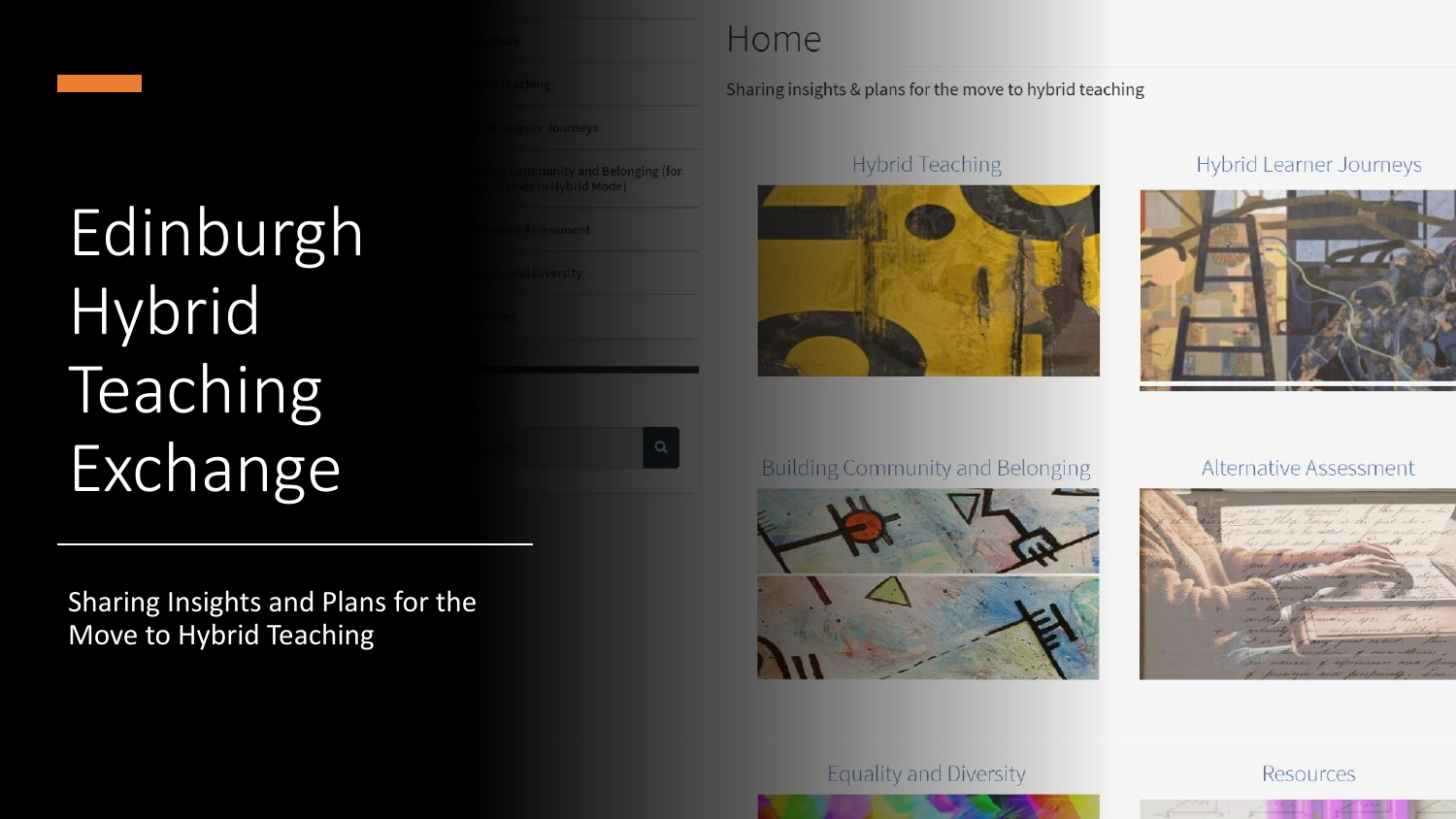## NBURGH HYBRID TEACHING EXCHANGE

nsights & plans for the move to hybrid teaching

nd Belonging (for Mode)

 $\alpha$ 

## Purpose & Objectives

- **Something Familiar:** We've developed an *internal* curated WordPress site accessible via Ease, similar to teaching matters for Schools/Deaneries and staff to learn from others as they shape and develop their own plans and approach to hybrid teaching.
- **Something New:** With a focus on curating and supporting staff's works in progress and ideas with carefully structured information architecture it's differentiated from a SharePoint approach to collaboration.
- **Something Useful**: This will support the sharing and exchange of insights, ideas and crucially experiences as we develop plans for the new academic year.

# Home Sharing insights & plans for the move to hybrid teaching **Hybrid Teaching**

#### **Hybrid Learner Journeys**



## **Building Community and Belonging**



#### Alternative Assessment



## **Equality and Diversity**



**Resources** 

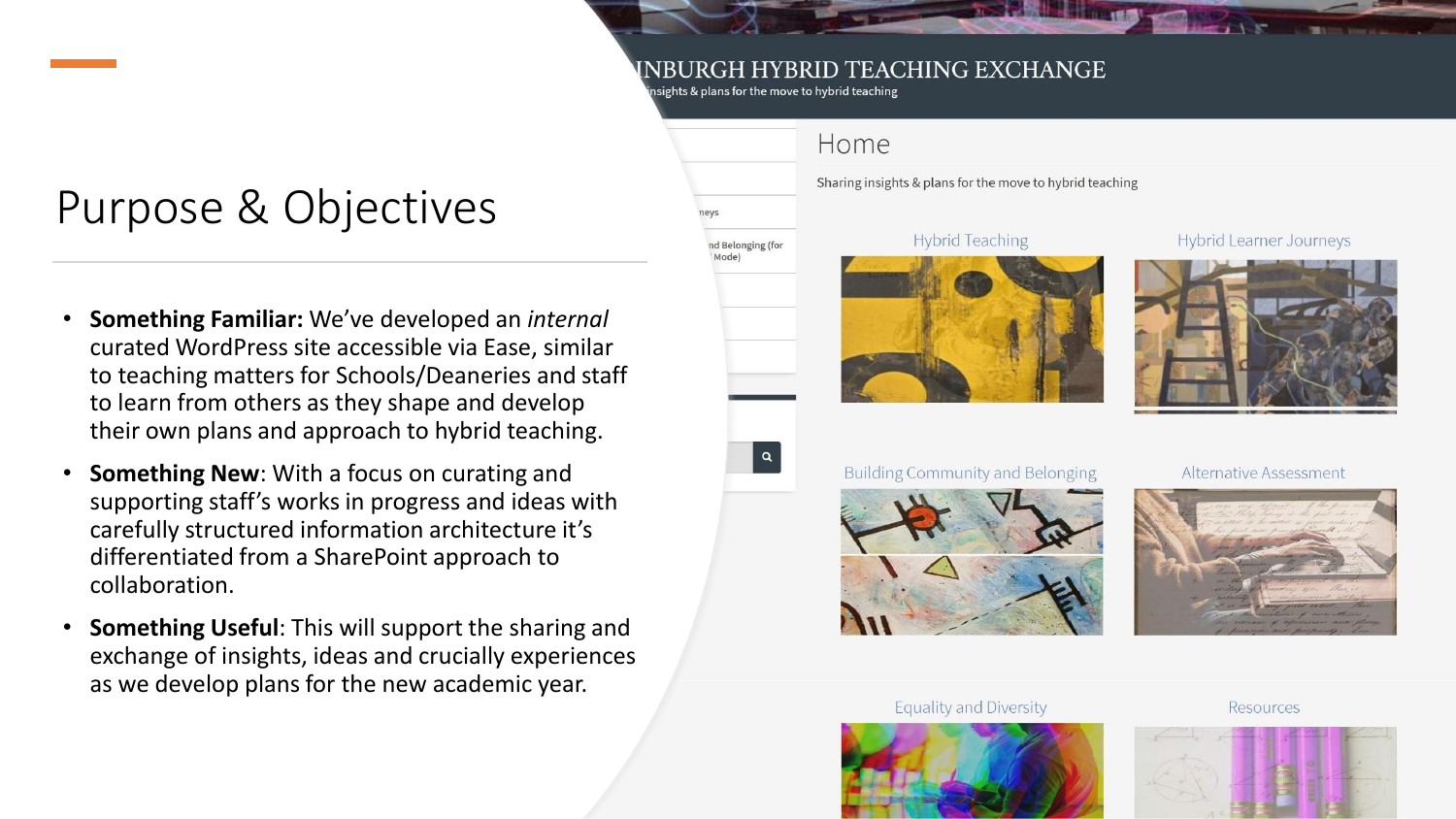## **Initial Themes**









 $\sqrt{4}$ 

## THE UNIVERSITY<br> *of* EDINBURGH



NBURGH HYBRID TEACHING EXCHANGE nsights & plans for the move to hybrid teaching



#### **Equality and Diversity**





Image Credits: Untitled (two panels), Unknown [Welders]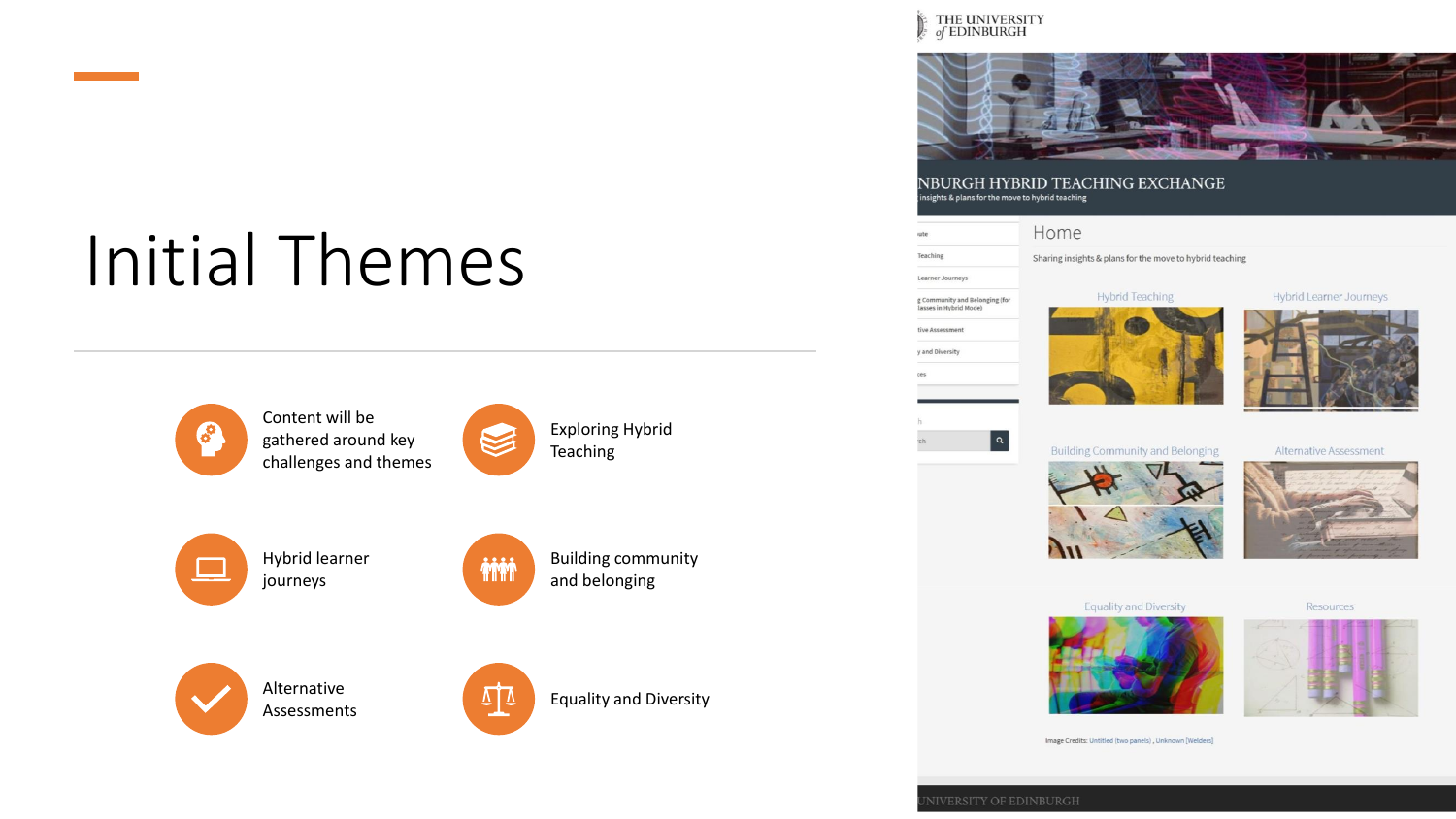| Hybrid Learner Journeys |  |
|-------------------------|--|
|                         |  |

Building Community and Belonging (for Large Classes in Hybrid Mode)

**Alternative Assessment** 

**Equality and Diversity** 

Resources





What is Hybrid Teaching?



Mythbusting

# Exploring Hybrid Teaching

**Preview of Content** 

 $\alpha$